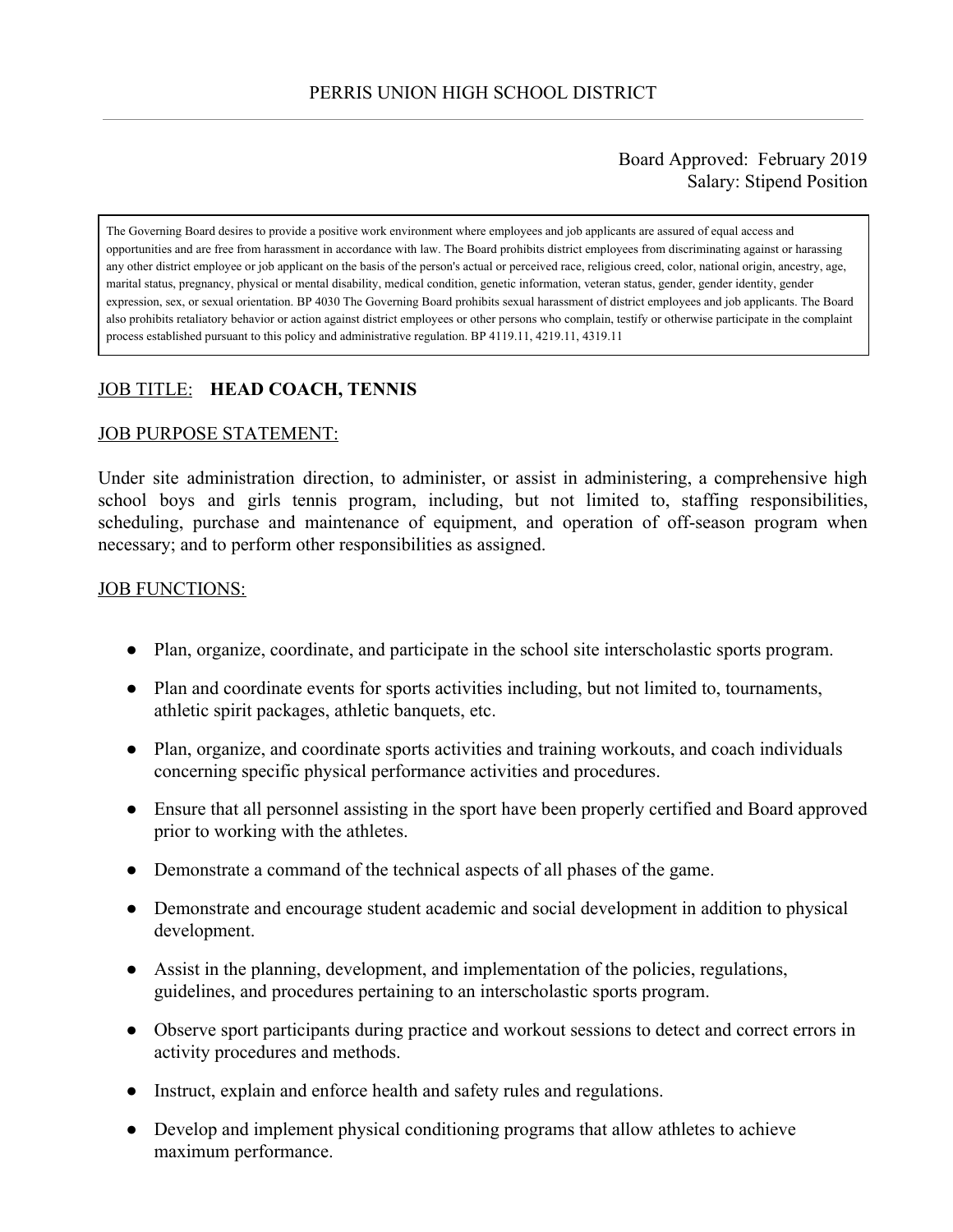## JOB TITLE: **HEAD COACH, TENNIS** Page 2 of 3

#### JOB FUNCTIONS – continued

- Review, audit and monitor sport activity related injuries and determine the most appropriate time for an athlete to return to active sport participation.
- Select or assist in the selection of interscholastic sport activity uniforms and related sport apparatus and equipment.
- Assess the athletic team skills and abilities and the opponents capabilities and determine game strategies.
- Provide a variety of interscholastic sport activities, which requires the coordination of travel and equipment transportation to "away" games and activities.
- Advise site administrators concerning interscholastic sports programs and activities.
- May participate or coordinate opponent scouting activities.
- May make recommendations to revise, update, and incorporate creative and innovative trends into the District interscholastic sports programs.
- Provide specialized resource support and coordination of a creative and innovative interscholastic sports program.
- Analyze and assess interscholastic sports program needs, and offer recommendations pertaining to program activity revisions, additions, or deletions.
- Participate in the evaluation of the District interscholastic sports programs and activities.
- Understand and carry out oral and written directions with minimal accountability controls.
- Communicate effectively in English in oral and written form.
- Build and maintain a positive working relationship with parents, students, other coaches, staff, and the public.
- Work cooperatively with other school leaders in a school environment with multiple curricular and co-curricular programs.
- Understand the principles, goals, and objectives of public education.
- Knowledge of the methods, techniques, procedures, and strategies concerning the development and maintenance of an effective interscholastic sports program.
- Knowledge of modern trends pertaining to interscholastic sports programs and activities.
- Commitment between academic and athletic excellence for student athletes.
- Demonstrate successful ability to follow the National Federation of High Schools Coaches Code of Conduct and the California Interscholastic Federation (CIF) Coaches Code of Conduct, and Pursuing Victory with Honor.